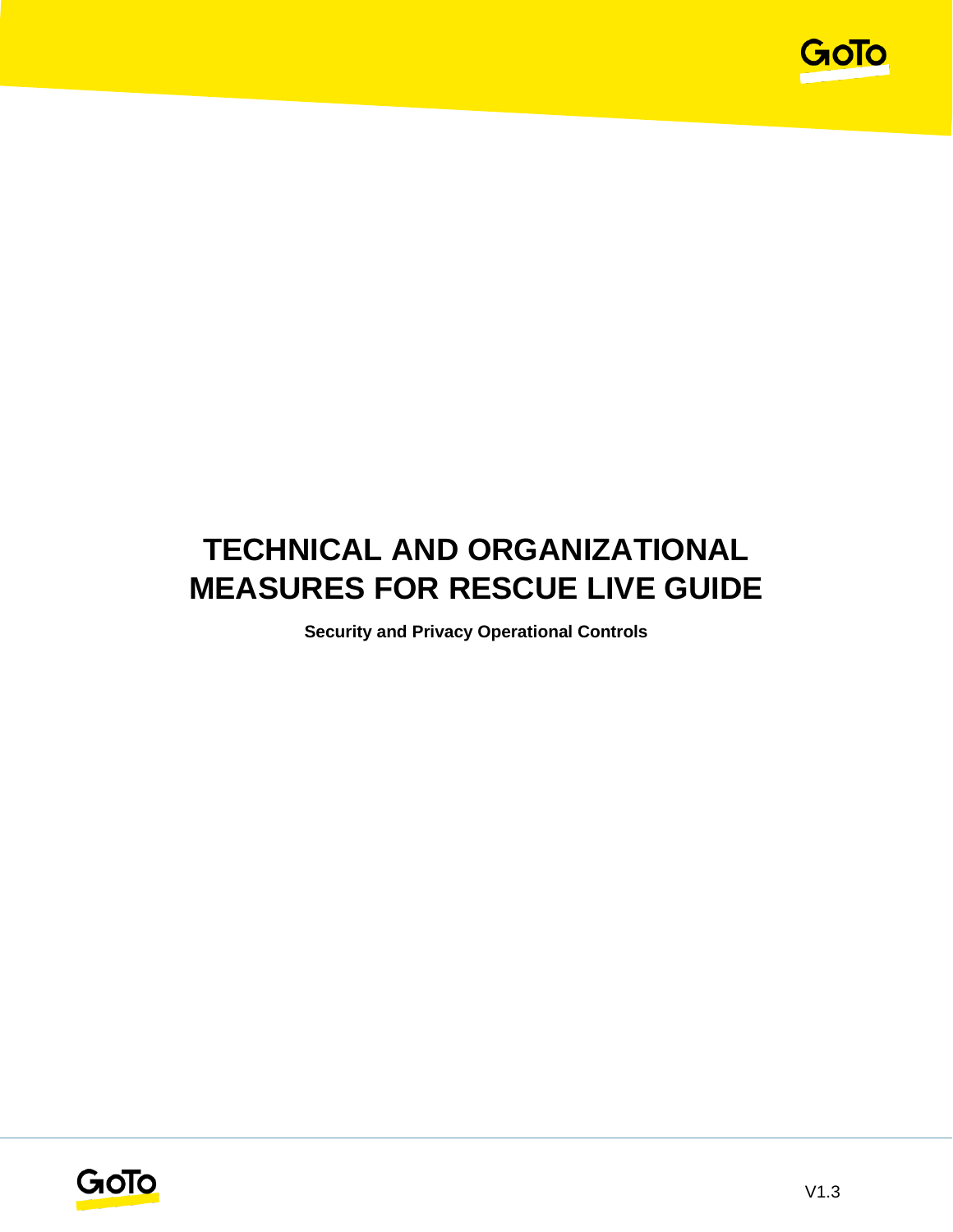## 1 Products and Services

This document describes the Technical and Organizational Measures (TOMs) for Rescue Live Guide.

Rescue Live Guide is a web-based support tool used by customer care professionals to provide remote visual guidance in the browser, without the need for adding a script to the supported website or downloading any software. With the permissions of the end-user, Rescue Live Guide allows a customer care professional to co-browse websites with the end-user in a secure way and provides guiding tools to the agent.

## 2 Product Architecture

GoTo Rescue Live Guide is a Software-as-a-Service (SaaS)-based visual engagement solution that connects that end-user and the agent in a cloud based secure browser.

Both the Agent and the end-user applications are web applications running in the users' supported browser of choice. The backends serving these applications are hosted in GoTo's Amazon Web Services (AWS) cloud, providing the peers with the means to connect with one another in a co-browsing session.

The session is created when an end-user initiates a shared browsing session. A session PIN is generated and displayed for the end-user at the start of the session. The end-user can let the Agent join the session by sharing the session PIN. Once a co-browse session is established between end-user and Agent, the supported website is loaded in an isolated headless browser in the GoTo cloud.

The actual web browsing, and all communication with the supported website, takes place in the cloud browser. The image is streamed to both users' web applications and the user actions are sent to back to be performed in the cloud browser.

The cloud browser instances are completely isolated and other than reporting data, recording (if enabled) and session information, data is purged after the conclusion of a co-browsing session.

You can learn more about the security measures of the solution in the next (Technical Security Controls) chapter of this document.

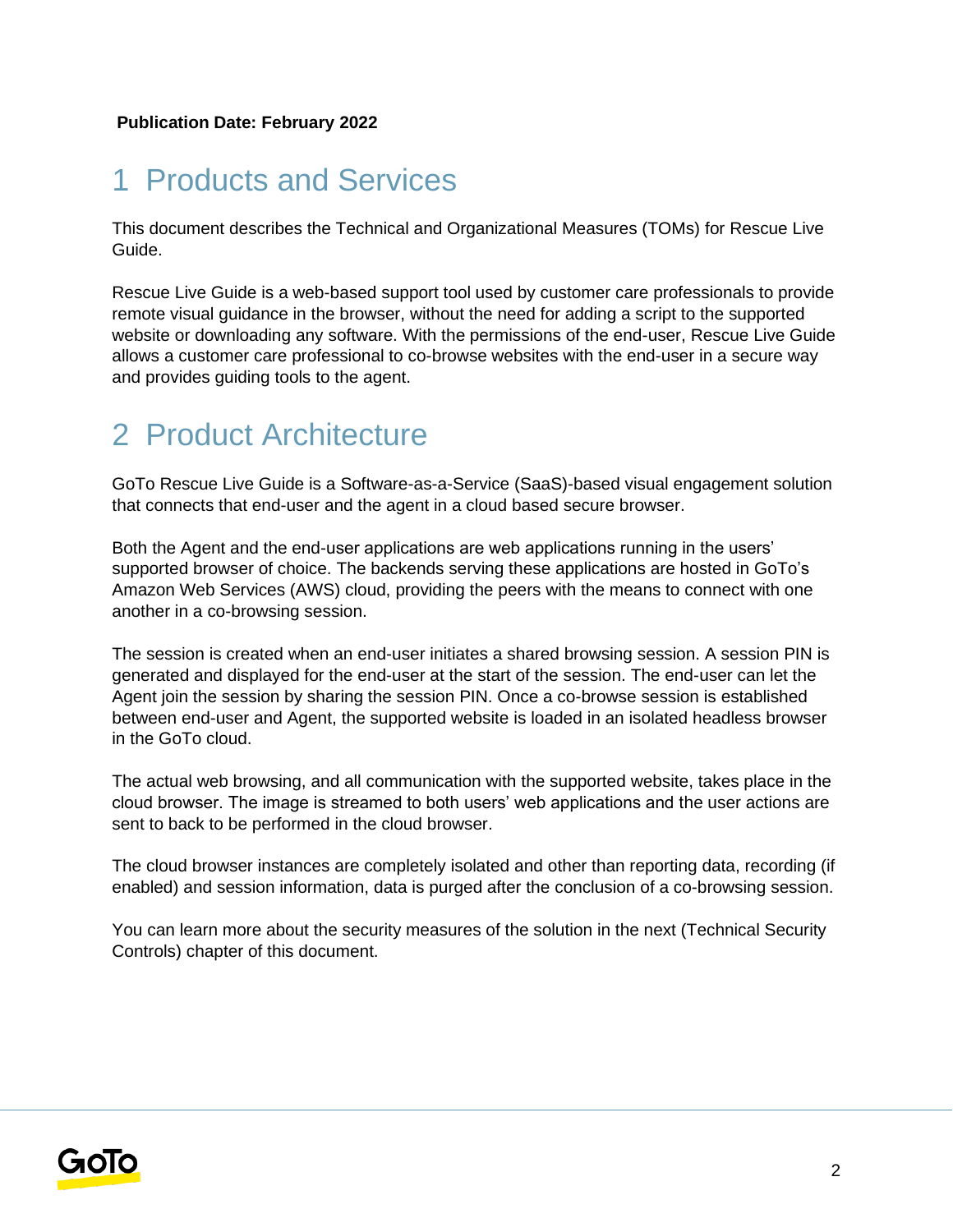

*Figure 1- Rescue Live Guide Infrastructure*

## 3 Technical Security Controls

GoTo employs industry standard technical security controls appropriate to the nature and scope of the Services (as the term is defined in the Terms of Service) designed to safeguard the Service infrastructure and data residing therein. Find the Terms of Service a[t](http://www.logmein.com/legal/terms-and-conditions) [https://www.goto.com/company/legal/terms-and-conditions.](https://www.goto.com/company/legal/terms-and-conditions)

#### 3.1. Logical Access Control

Logical access controls are in place, designed to prevent or mitigate the threat of unauthorized application access and data loss in corporate and production environments. Employees are granted minimum (or "least privilege") access to specified GoTo systems, applications, networks, and devices as needed. Further, user privileges are segregated based on functional role and environment.

Agents in Rescue Live Guide are tied to company accounts and are required to authenticate themselves using their username and a strong password. As an optional additional security measure, the account administrator can set up mandatory two-factor authentication for all agents under its account. The Agent Console can only be accessed after successful authentication.

The availability of additional services (such as reporting, recordings, account administration) for authenticated Agents/Admins can be controlled and limited with assigned roles.

### 3.2. End-user Protection

The privacy of end-users of Rescue Live Guide was kept in mind when creating this Service: the session PIN is owned by the end-user and a support agent can only join a session if the enduser has shared their session PIN with them. Additionally, the session PIN is company specific:

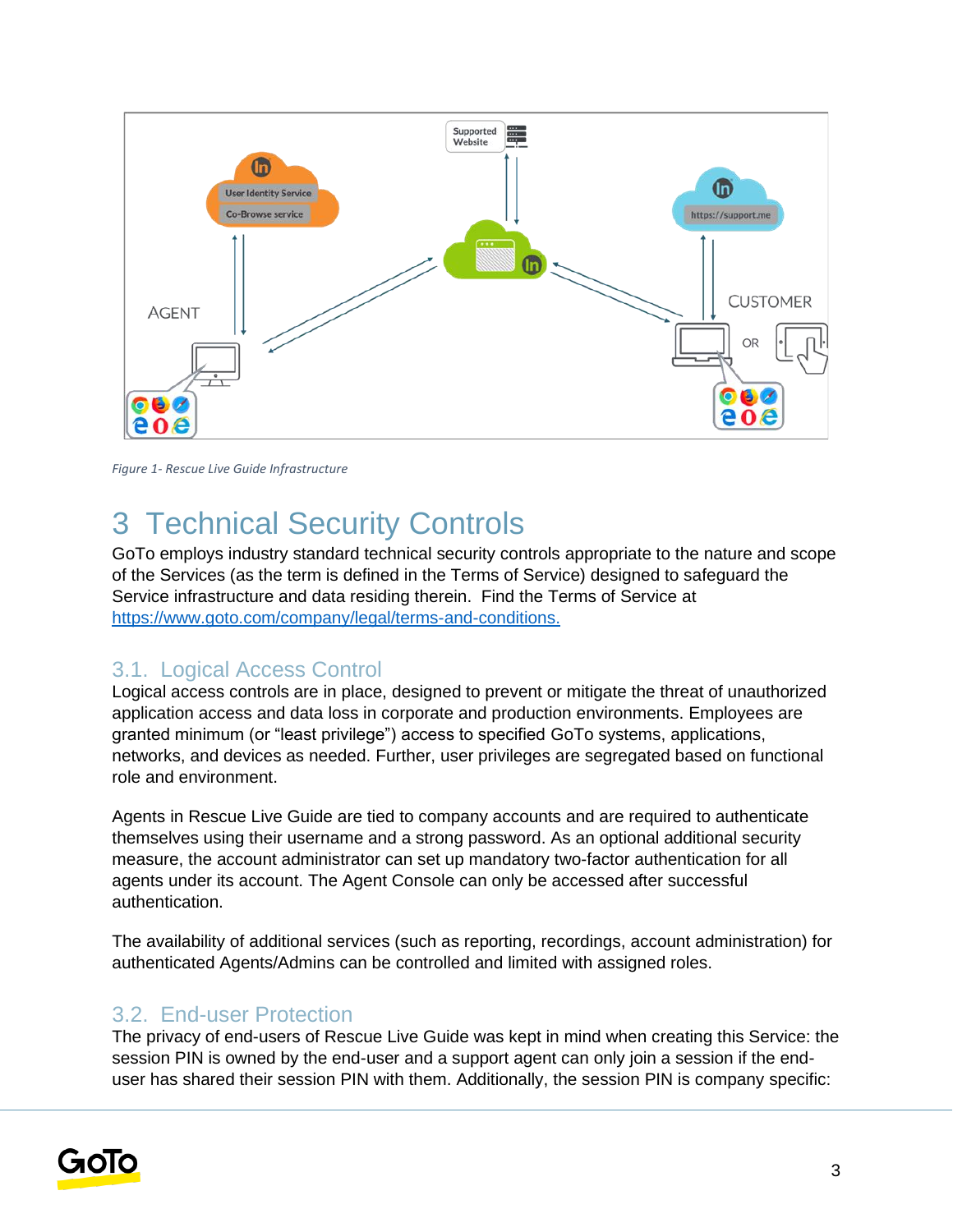a session initiated on a given website can only be joined by Agents who are part of the account assigned to the given supported website.

GoTo does not store the end-user content that is generated during the support session – as mentioned earlier, the cloud browser instances are completely isolated and other than reporting data, recording (if enabled) and session information, data is purged after the conclusion of a cobrowsing session.

A *Stop* button is also available for the end-user during the whole support session -- the end-user can terminate the support session anytime by clicking this button.

## 3.3. Perimeter Defense and Intrusion Detection

The GoTo on-premise network architecture is segmented into public, private, and Integrated Lights-Out (iLO) management network zones. The public zone contains internet-facing servers, and all traffic that enters this network must transit a firewall. Only required network traffic is allowed; all other network traffic is denied, and no network access is permitted from the public zone to either the private or iLO management network zones.

The private network zone hosts application-level administrative and monitoring systems, and the iLO management network zone is for hardware and network administration and monitoring. Access to these networks is restricted to authorized employees via two-factor authentication.

Moreover, GoTo employs perimeter protection measures, including a third party, cloud-based, distributed denial of service (DDoS) prevention service, designed to prevent unauthorized network traffic from entering our product infrastructure.

## 3.4. Data Segregation

GoTo leverages a multi-tenant architecture, logically separated at the database level, based on a user's or organization's GoTo account. Only authenticated parties are granted access to relevant accounts.

## 3.5. Physical Security

#### Datacenter Physical Security

GoTo contracts with datacenters to provide physical security and environmental controls for server rooms that house production servers. These controls include:

- Video surveillance and recording
- Multi-factor authentication to highly sensitive areas
- Heating, ventilation and air conditioning temperature control
- Fire suppression and smoke detectors
- Uninterruptible power supply (UPS)
- Raised floors or comprehensive cable management
- Continuous monitoring and alerting

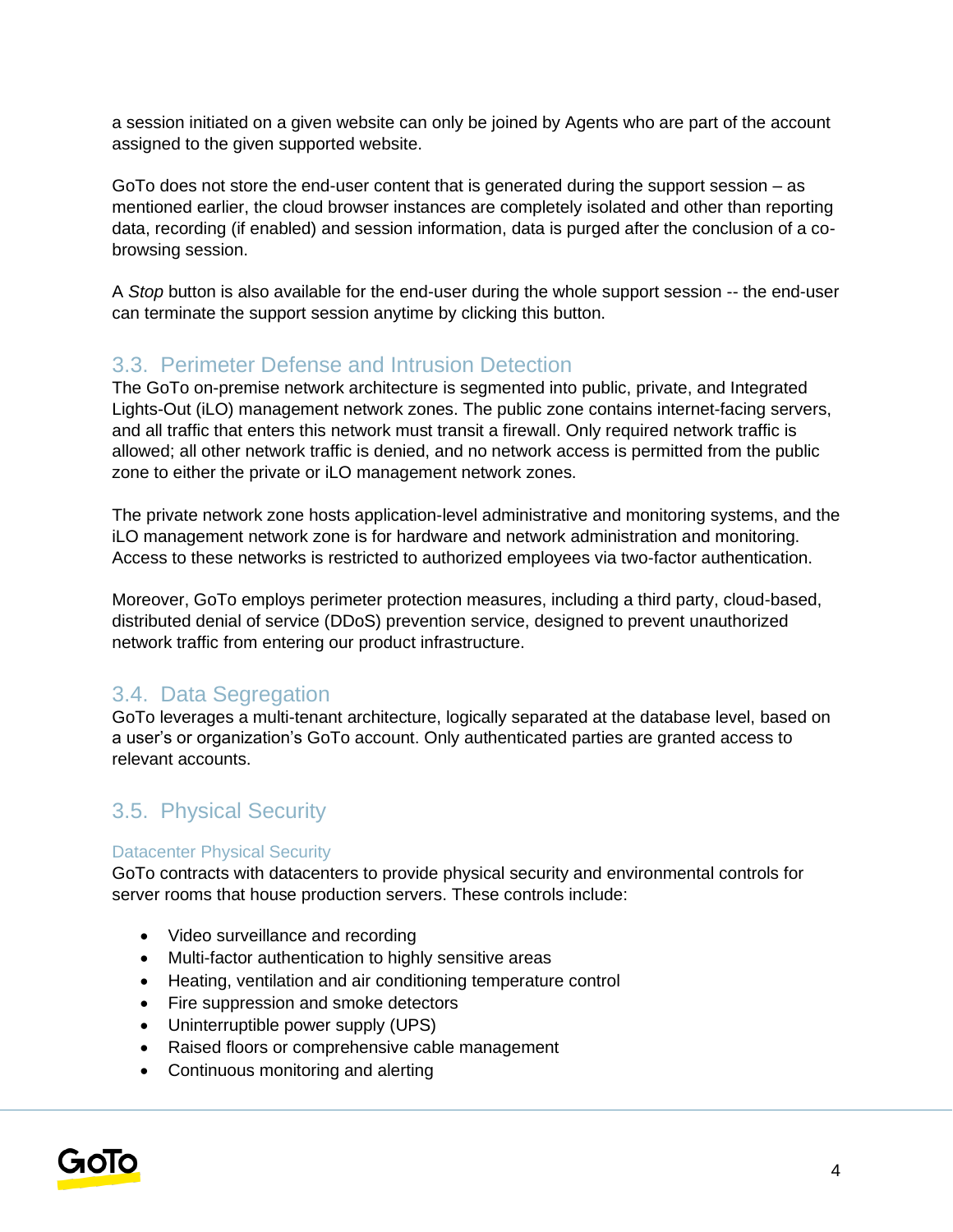- Protections against common natural and man-made disasters, as required by the geography and location of the relevant data center
- Scheduled maintenance and validation of all critical security and environmental controls

GoTo limits physical access to production datacenters to only authorized individuals. Access to an on-premise server room or third-party hosting facility requires the submission of a request through the relevant ticketing system and approval by the appropriate manager, as well as review and approval by Technical Operations. GoTo management reviews physical access logs to datacenters and server rooms on at least a quarterly basis. Additionally, physical access to datacenters is removed upon termination of previously authorized personnel.

### 3.6. Data Backup, Disaster Recovery, Availability

The production datacenters utilize redundant high-speed network connections. There are pools of web and gateway servers across geographically distant datacenters. Load balancers distribute network traffic and maintain the availability of these servers in the event of server or datacenter failures.

GoTo's architecture is generally designed to perform replication in near-real-time to geographically diverse locations. Databases are backed up using a rolling incremental backup strategy. In the event of a disaster or total site failure in any one of the multiple active locations, the remaining locations are designed to balance the application load.

### 3.7. Malware Protection

Malware protection software with audit logging is deployed on all Rescue Live Guide servers. Alerts indicating potential malicious activity are sent to an appropriate response team.

## 3.8. Encryption

GoTo maintains a cryptographic standard that aligns with recommendations from industry groups, government publications, and other reputable standards groups. The cryptographic standard is periodically reviewed, and selected technologies and ciphers may be updated in accordance with the assessed risk and market acceptance of new standards.

#### 3.8.1. In-Transit Encryption

All network traffic flowing in and out of GoTo datacenters, including all Customer Content, is encrypted in transit. To provide protection against eavesdropping, modification or replay attacks, IETF-standard Transport Layer Security protocols are used to protect all communication between endpoints and our services. Our services support up to the following or better encryption protocols (as applicable): TLS 1.2, 2048-bit RSA, AES-256 strong encryption ciphers with 384-bit SHA-2 algorithm.

#### 3.8.2. At-Rest Encryption

Rescue Live Guide configurations, session data and recording files are encrypted at rest with 256-bit AES encryption.

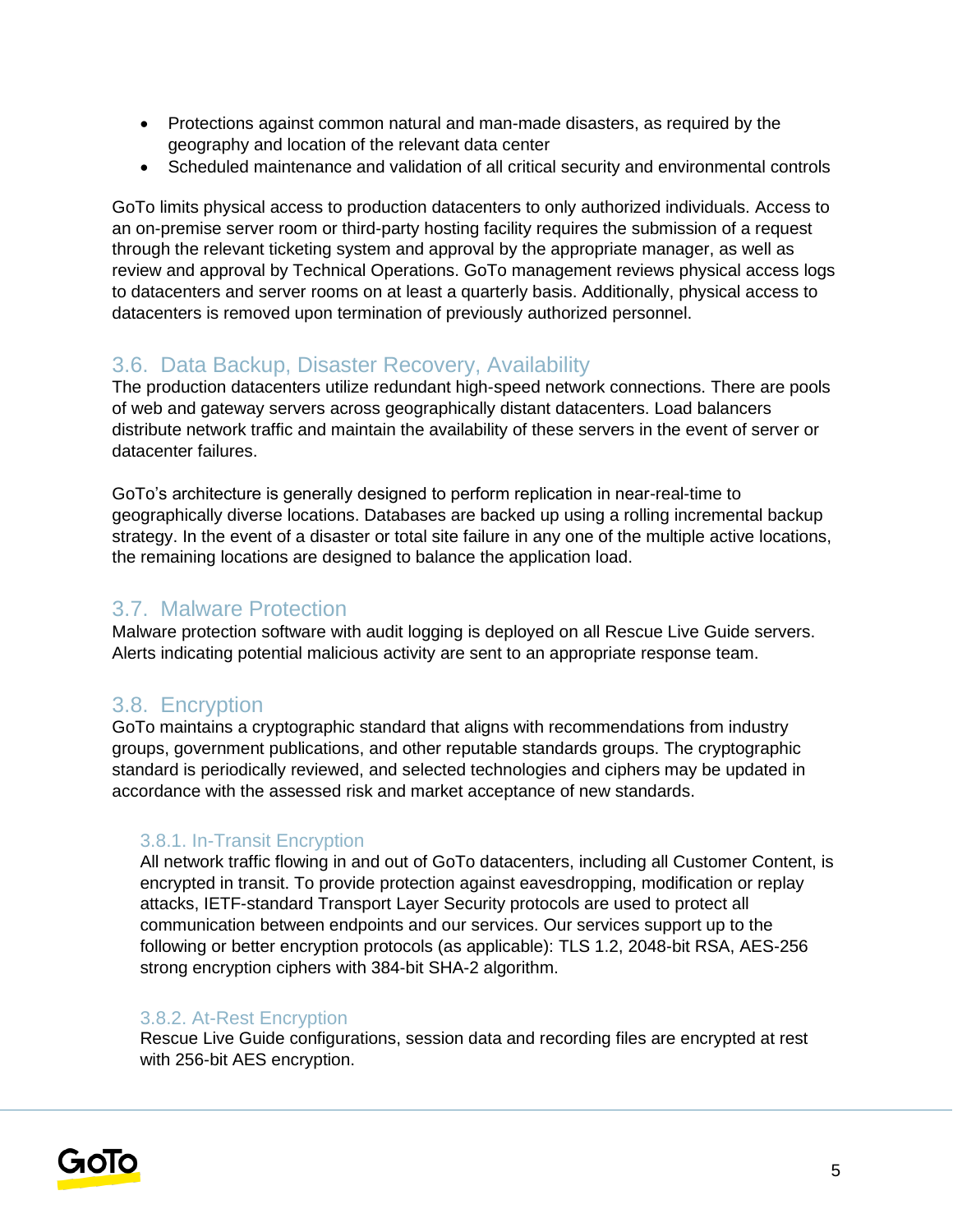## 3.9. Vulnerability Management

Internal and external system and network vulnerability scanning is conducted monthly. Dynamic and static application vulnerability testing, as well as penetration testing activities for targeted environments, are also performed periodically. These scanning and testing results are reported into network monitoring tools and, where appropriate and predicated on the criticality of any identified vulnerabilities, remediation action is taken.

Vulnerabilities are also communicated and managed with monthly and quarterly reports provided to development teams, as well as management.

## 3.10. Logging and Alerting

GoTo collects identified anomalous or suspicious traffic into relevant security logs in applicable production systems.

## 4 Organizational Controls

GoTo maintains a comprehensive set of organizational and administrative controls to protect the security and privacy posture of Rescue Live Guide.

### 4.1. Security Policies and Procedures

GoTo maintains a comprehensive set of security policies and procedures aligned with business goals, compliance programs, and overall corporate governance. These policies and procedures are periodically reviewed and updated as necessary to ensure ongoing compliance.

## 4.2. Standards Compliance

GoTo complies with applicable legal, financial, data privacy, and regulatory requirements, and maintains compliance with the following certifications and external audit reports:

- TRUSTe Enterprise Privacy & Data Governance Practices Certification to address operational privacy and data protection controls that are aligned with key privacy laws and recognized privacy frameworks. To learn more, please visit ou[r](https://blog.logmeininc.com/logmein-furthers-commitment-to-data-privacy-with-truste-enterprise-privacy-certification-seal/?lang=en) [blog post](https://www.goto.com/blog/logmein-furthers-commitment-to-data-privacy-with-truste-enterprise-privacy-certification-seal)[.](https://blog.logmeininc.com/logmein-furthers-commitment-to-data-privacy-with-truste-enterprise-privacy-certification-seal/?lang=en)
- American Institute of Certified Public Accountants' (AICPA) Service Organization Control (SOC) 2 Type 2 attestation report for the Rescue Service
- Payment Card Industry Data Security Standard (PCI DSS) compliance for GoTo's eCommerce and payment environments
- Internal controls assessment as required under a Public Company Accounting Oversight Board (PCAOB) annual financial statements audit

## 4.3. Security Operations and Incident Management

GoTo's Security Operations Center (SOC) is staffed by the Security Operations team and is responsible for detecting and responding to security events. The SOC uses security sensors and analysis systems to identify potential issues and has developed an Incident Response Plan that dictates appropriate responses.

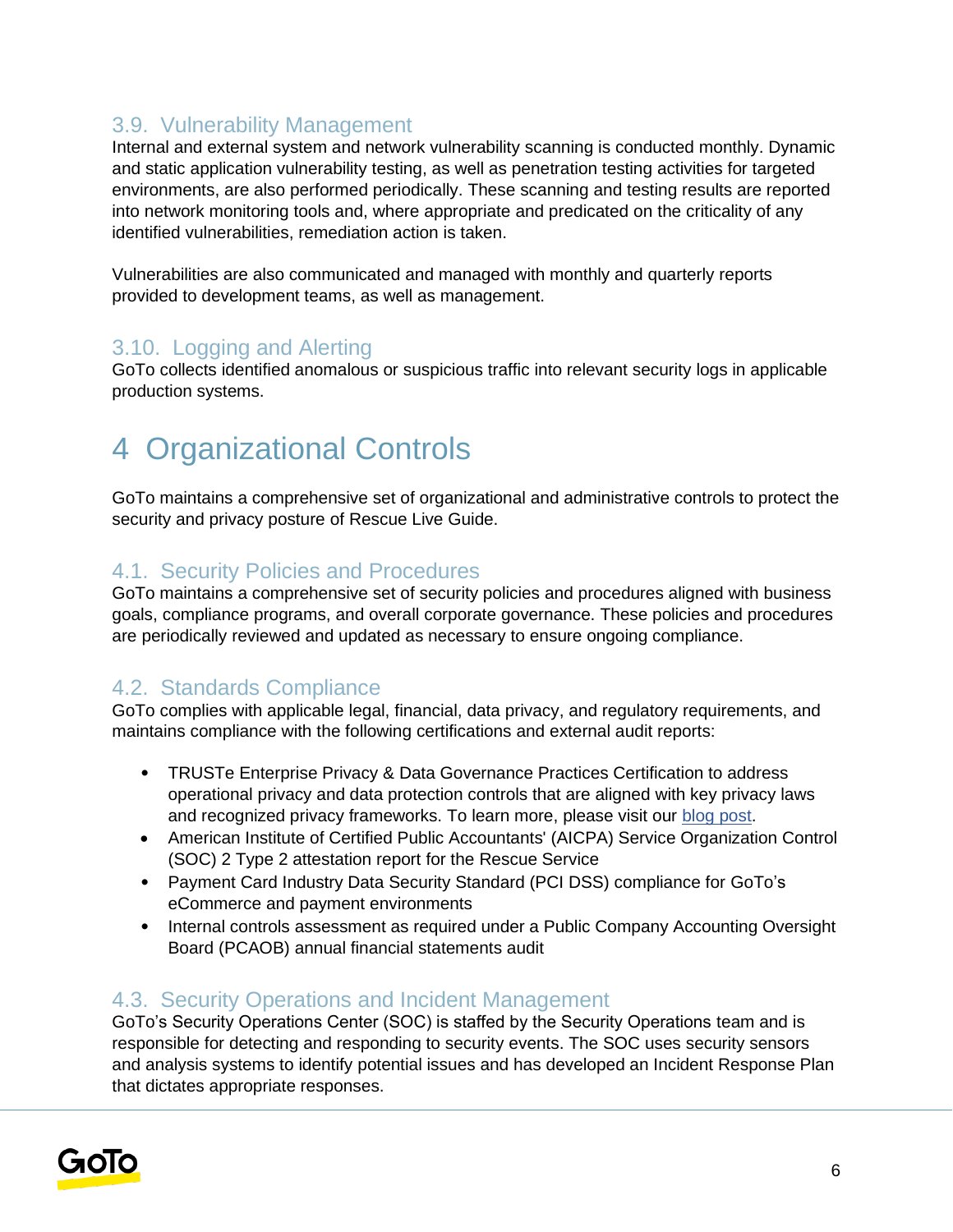The Incident Response Plan is aligned with GoTo's critical communication processes, the Information Security Incident Management Policy, as well as associated standard operating procedures. It is designed to manage, identify and resolve suspected or identified security events across its systems and Services, including Rescue Live Guide. Per the Incident Response Plan, technical personnel are in place to identify potential information security-related events and vulnerabilities and to escalate any suspected or confirmed events to management when appropriate. Employees can report security incidents via email, phone and/or ticket, according to the process documented on the GoTo intranet site. All identified or suspected events are documented and escalated via standardized event tickets and triaged based upon criticality.

### 4.4. Application Security

GoTo's application security program is based on the Microsoft Security Development Lifecycle (SDL) to secure product code. The core elements of this program are manual code reviews, threat modeling, static code analysis, dynamic analysis, and system hardening.

## 4.5. Personnel Security

Background checks, to the extent permitted by applicable law and as appropriate for the position, are performed globally on new employees prior to the date of hire. Results are maintained within an employee's job record. Background check criteria will vary depending upon the laws, job responsibility and leadership level of the potential employee and are subject to the common and acceptable practices of the applicable country.

## 4.6. Security Awareness and Training Programs

New hires are informed of security policies and the GoTo Code of Conduct and Business Ethics at orientation. This mandatory annual security and privacy training is provided to relevant personnel and managed by Talent Development with support from the Security Team.

GoTo employees and temporary workers are informed regularly about security and privacy guidelines, procedures, policies and standards through various mediums including new hire onboarding kits, awareness campaigns, webinars with the CISO, a security champion program, and the display of posters and other collateral, rotated at least bi-annually, that illustrate methods for securing data, devices, and facilities.

# 5 Privacy Practices

GoTo takes the privacy of its Customers, the subscribers to the GoTo Services, and end users very seriously and is committed to disclosing relevant data handling and management practices in an open and transparent manner.

### 5.1. GDPR

The General Data Protection Regulation (GDPR) is a European Union (EU) law on data protection and privacy for individuals within the European Union. GDPR aims primarily to give

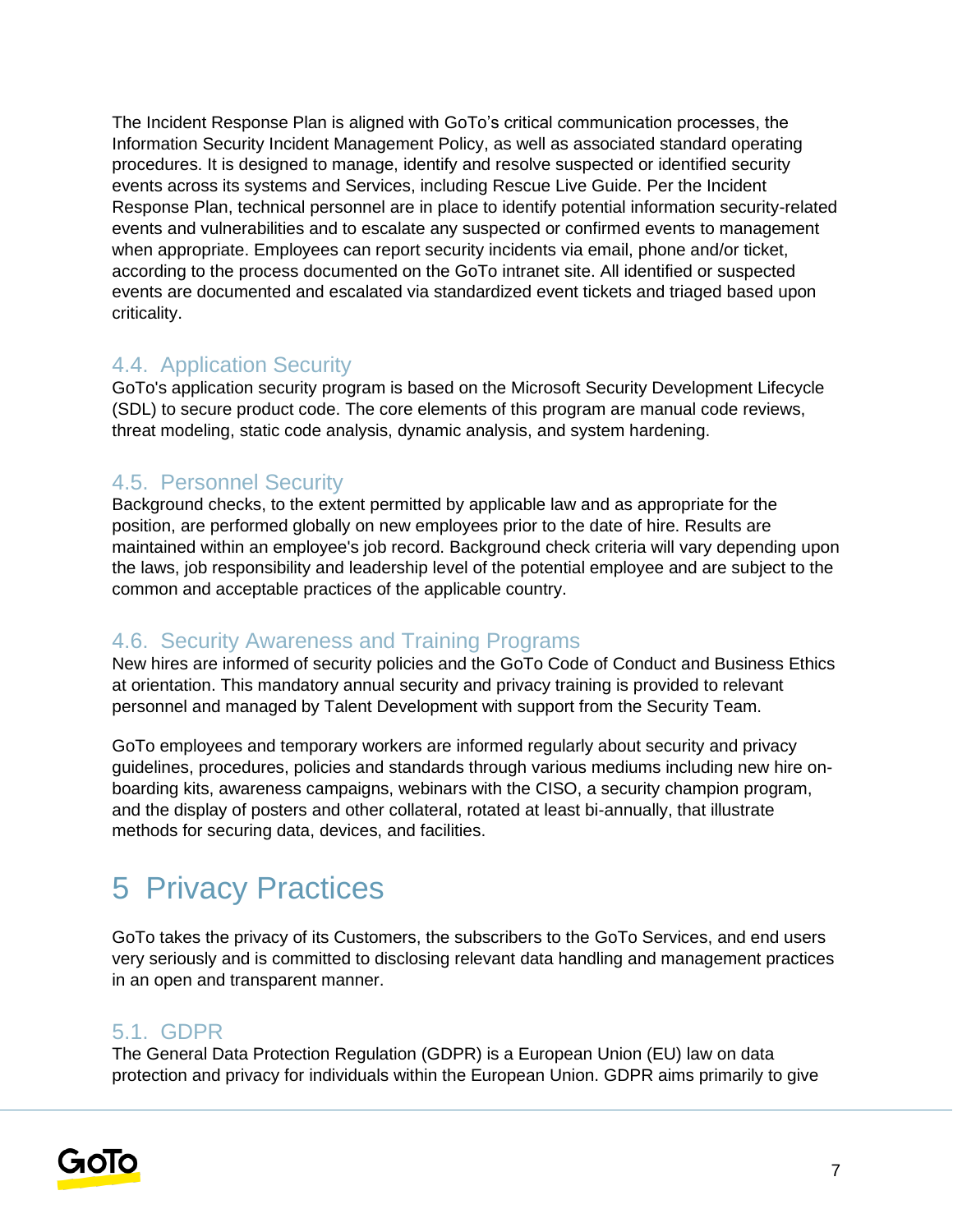control to its citizens and residents over their personal data and to simplify the regulatory environment across the EU. Rescue Live Guide is compliant with the applicable provisions of GDPR. For more information, please visit [https://www.goto.com/company/trust/privacy.](https://www.goto.com/company/trust/privacy)

## 5.2. CCPA

GoTo hereby represents and warrants that it is in compliance with the California Consumer Privacy Act (CCPA). For more information, please visit [https://www.goto.com/company/trust/privacy.](https://www.goto.com/company/trust/privacy)

## 5.3. Data Protection and Privacy Policy

GoTo is pleased to offer a comprehensive, global [Data Processing Addendum](https://www.goto.com/company/legal) (DPA), available in [English](https://www.docusign.net/Member/PowerFormSigning.aspx?PowerFormId=87db4c61-3929-4ccb-ab58-b202e064c4a1) and [German,](https://www.docusign.net/Member/PowerFormSigning.aspx?PowerFormId=29541afa-3cf0-4d7c-90f8-e971a0866b8e&env=na1) to meet the requirements of the GDPR, CCPA, and beyond and which governs GoTo's processing of Personal Data.

Specifically, our DPA incorporates several GDPR-focused data privacy protections, including: (a) data processing details, sub-processor disclosures, etc. as required under Article 28; (b) EU Standard Contractual Clauses (also known as the EU Model Clauses); and (c) inclusion of GoTo's technical and organizational measures. Additionally, to account for CCPA coming into force, we have updated our global DPA to include: (a) revised definitions which are mapped to CCPA; (b) access and deletion rights; and (c) warranties that GoTo will not sell our users' 'personal information.'

For visitors to our webpages, GoTo discloses the types of information it collects and uses to provide, maintain, enhance, and secure its Services in its Privacy Policy on the public website. The company may, from time to time, update the Privacy Policy to reflect changes to its information practices and/or changes in applicable law, but will provide notice on its website for any material changes prior to any such change taking effect.

Rescue Live Guide's Data Residency Option allows you to choose where to store end-user data: either within the European Union (Frankfurt, Dublin) or in the USA. GoTo guarantees that those choosing data residency within the EU will only connect to datacenters within the EU and that customer data remains solely within the chosen region.

## 5.4. Transfer Frameworks

GoTo has a robust global data protection program which takes into account applicable law and supports lawful international transfers under the following frameworks:

#### 5.4.1. Standard Contractual Clauses

The Standard Contractual Clauses (or "SCCs") are standardized contractual terms, recognized and adopted by the European Commission, whose primary purpose are to ensure that any personal data leaving the European Economic Area ("EEA") will be transferred in compliance with EU data-protection law. GoTo has invested in a worldclass data privacy program designed to meet the exacting requirements of the SCCs for the transfer of personal data. GoTo offers customers SCCs, sometimes referred to as EU Model Clauses, that make specific guarantees around transfers of personal data for

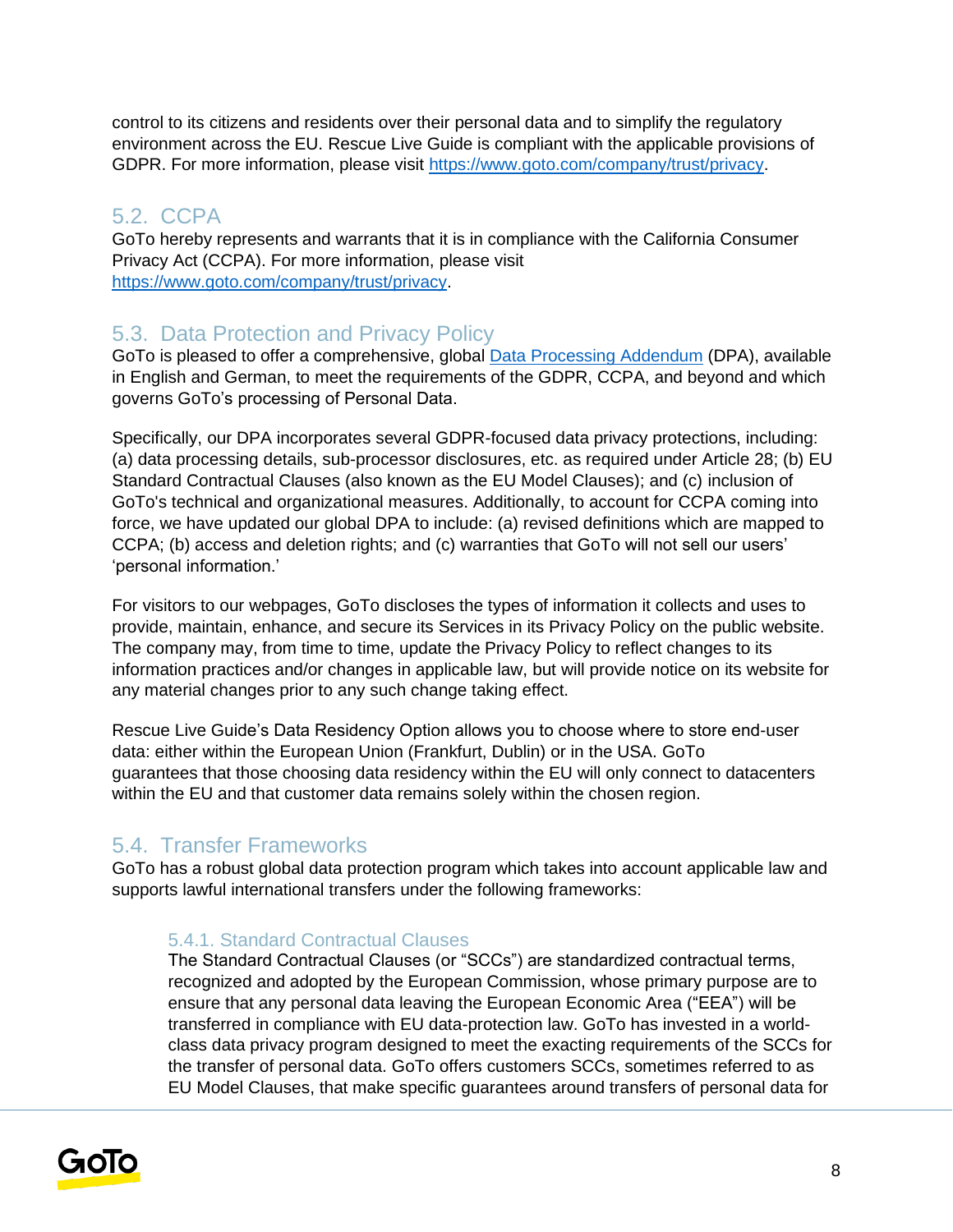in-scope GoTo services as part of its global DPA. Execution of the SCCs helps ensure that GoTo customers can freely move data from the EEA to the rest of the world.

#### *Supplemental Measures*

In addition to the measures specified in these TOMs, GoTo has created the following [FAQ](https://logmeincdn.azureedge.net/legal/international-data-transfers-faq.pdf) designed to outline its supplemental measures utilized to support lawful transfers under Chapter 5 of the GDPR and address and guide any "case-by-case" analyses recommended by the European Court of Justice in conjunction with the SCCs.

#### 5.4.2. APEC CBPR and PRP Certifications

GoTo has additionally obtained Asia-Pacific Economic Cooperation ("APEC") Cross-Border Privacy Rules ("CBPR") and Privacy Recognition for Processors ("PRP") certifications. The APEC CBPR and PRP frameworks are the first data regulation frameworks approved for the transfer of personal data across APEC-member countries and were obtained and independently validated through TrustArc, an APEC-approved third-party leader in data protection compliance.

## 5.5. Return and Deletion of Customer Content

At any time, Customers may request the return or deletion of their Content through standardized interfaces. If these interfaces are not available or GoTo is otherwise unable to complete the request, GoTo will make a commercially reasonable effort to support the Customer, subject to technical feasibility, in the retrieval or deletion of their Content. Customer Content will be deleted within thirty (30) days of Customer request.

Customers's Rescue Live Guide Content shall automatically be deleted within ninety (90) days after the expiration or termination of their final subscription term. Upon written request, GoTo will certify to such Content deletion.

#### 5.6. Sensitive Data

While GoTo aims to protect all Customer Content, regulatory and contractual limitations require us to restrict the use of Rescue Live Guide for certain types of information. Unless Customer has written permission from GoTo, the following data must not be uploaded to or generated in Rescue Live Guide (by Customer or their end-users):

- Government-issued identification numbers and images of identification documents.
- Information related to an individual's health, including, but not limited to, Personal Health Information (PHI) identified in the Health Insurance Portability and Accountability Act of 1996 (HIPAA) and related laws and regulations.
- Information related to financial accounts and payment instruments, including, but not limited to, credit card data. The only general exception to this provision extends to explicitly identified payment forms and pages that are used by GoTo to collect payment for Rescue Live Guide.
- Any information especially protected by applicable laws and regulation, specifically information about individual's race, ethnicity, religious or political beliefs, organizational memberships, etc.